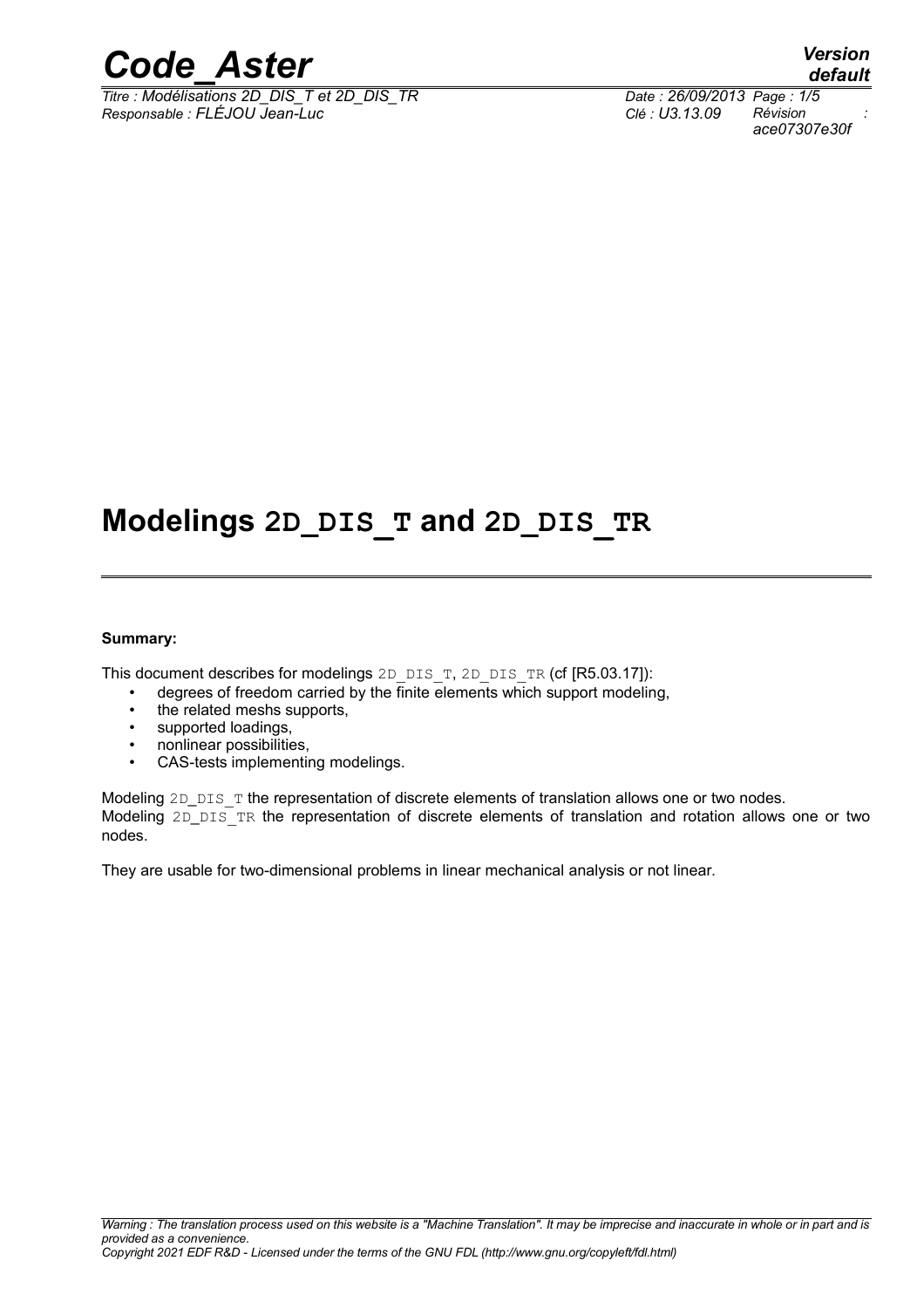*Titre : Modélisations 2D\_DIS\_T et 2D\_DIS\_TR Date : 26/09/2013 Page : 2/5 Responsable : FLÉJOU Jean-Luc Clé : U3.13.09 Révision :*

## **Contents**

*ace07307e30f*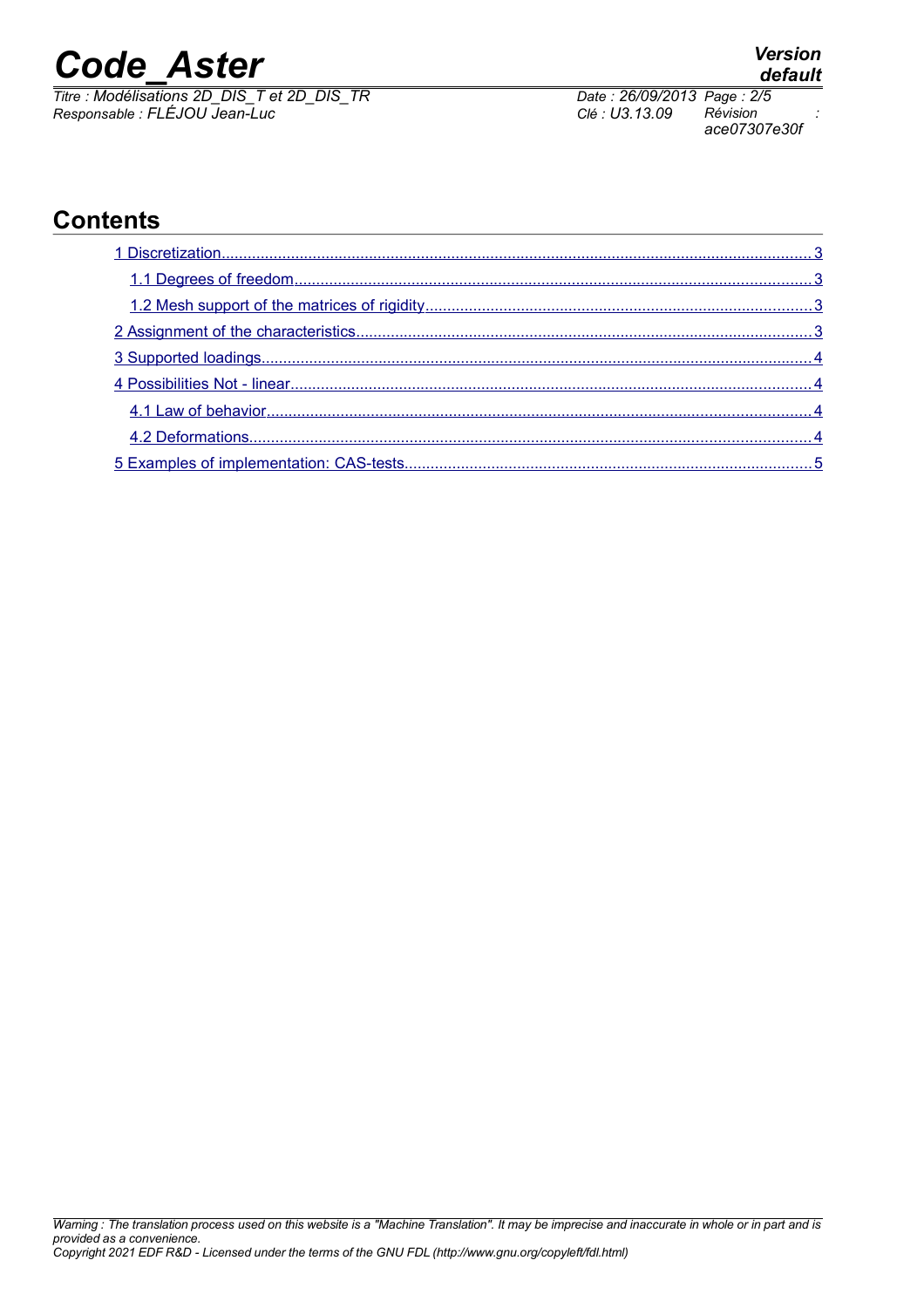*Titre : Modélisations 2D\_DIS\_T et 2D\_DIS\_TR Date : 26/09/2013 Page : 3/5 Responsable : FLÉJOU Jean-Luc Clé : U3.13.09 Révision :*

## <span id="page-2-3"></span>**1 Discretization**

### **1.1 Degrees of freedom**

<span id="page-2-2"></span>The degrees of freedom of discretization are, in each node of the mesh support, the two components of displacement of translation and rotation.

| <b>Finite element</b> | Degrees of freedom (with each node top) |  |      |  |
|-----------------------|-----------------------------------------|--|------|--|
| 2D DIS T              |                                         |  |      |  |
| 2D DIS TR             | אר                                      |  | DR Z |  |

## **1.2 Mesh support of the matrices of rigidity**

<span id="page-2-1"></span>The meshs support of the discrete elements, in displacement formulation, are segments with two nodes SEG2 or of the specific meshs POI1 confused with a node:

| Modeling  | Mesh             | <b>Finite element</b> | <b>Remarks</b> |
|-----------|------------------|-----------------------|----------------|
| 2D DIS T  | POI1             | MECA 2D DIS T N       |                |
|           | SEG2             | MECA 2D DIS T L       |                |
| 2D DIS TR | POI1             | MECA 2D DIS TR N      |                |
|           | SEG <sub>2</sub> | MECA 2D DIS TR L      |                |

With regard to the meshs POI1, the internal efforts are calculated starting from the differences of the degrees of freedom of the mesh with the fixed reference mark (as if this discrete node were attached to a fixed reference mark).

For the meshs SEG2, the efforts are calculated starting from the differences of the degrees of freedom carried by each of the 2 nodes.

## **2 Assignment of the characteristics**

<span id="page-2-0"></span>For these discrete elements, it is necessary to affect geometrical characteristics which are complementary to the data of grid. The definition of these data is carried out with the order AFFE\_CARA\_ELEM associated with the keywords following factors:

• **DISCRETE**

Allows to define and affect the values of the matrices of rigidity, mass or damping. Supported modelings: 2D\_DIS\_T, 2D\_DIS\_TR

#### • **ORIENTATION**

Allows to define and affect a local reference mark. Supported modelings: 2D\_DIS\_T, 2D\_DIS\_TR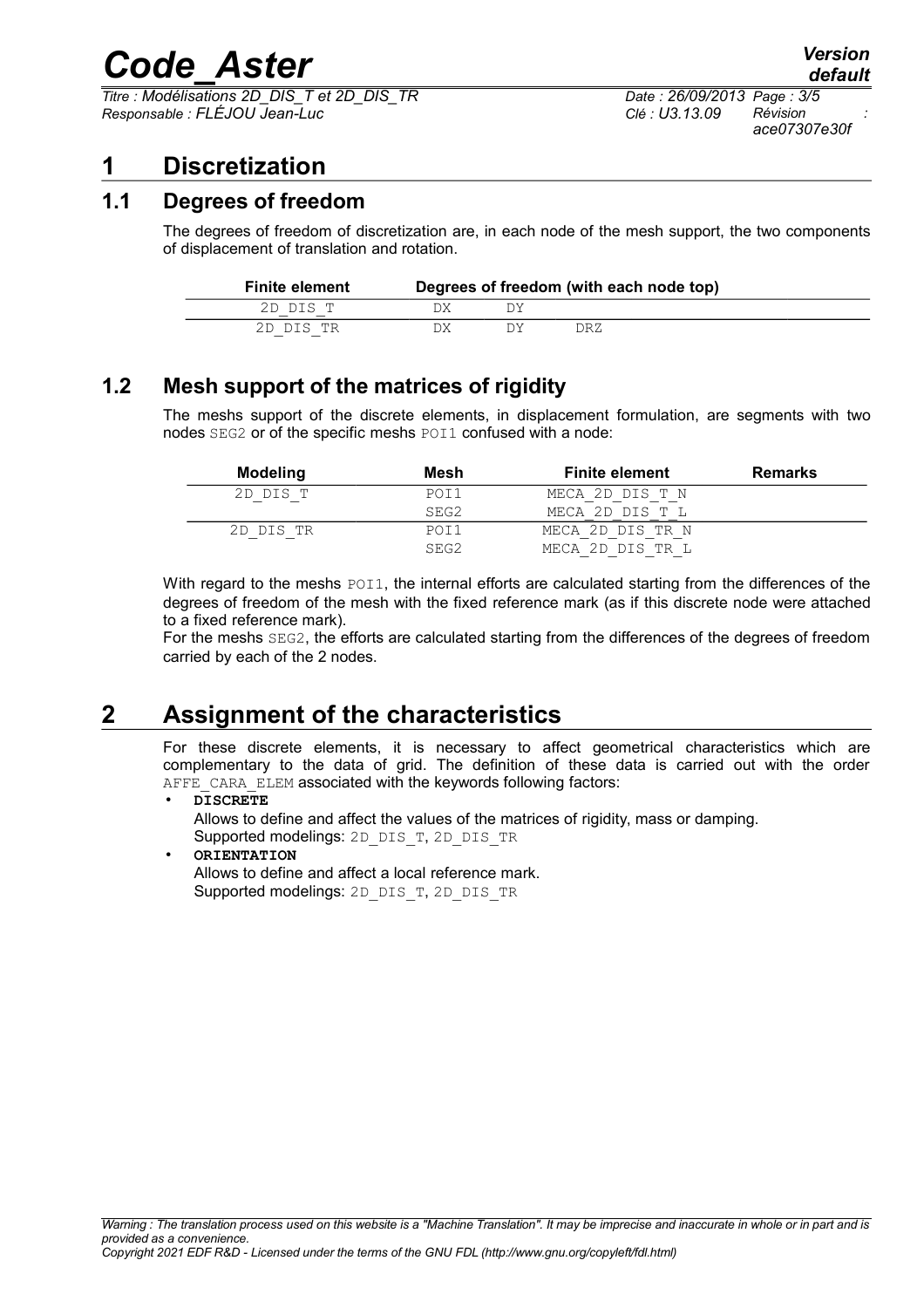*Titre : Modélisations 2D\_DIS\_T et 2D\_DIS\_TR Date : 26/09/2013 Page : 4/5 Responsable : FLÉJOU Jean-Luc Clé : U3.13.09 Révision :*

## *ace07307e30f*

*default*

**3 Supported loadings**

<span id="page-3-3"></span>The supported loading is the following:

• **'GRAVITY'** Allows to apply a loading of type gravity. Supported modelings: 2D\_DIS\_T, 2D\_DIS\_TR

## **4 Possibilities Not - linear**

<span id="page-3-2"></span>All modelings 2D\_DIS  $*$  are usable with STAT\_NON\_LINE and DYNA\_NON\_LINE. It is necessary in this case to define a material with DEFI\_MATERIAU.

### **4.1 Law of behavior**

<span id="page-3-1"></span>Laws of behaviors specific to these modelings, usable under BEHAVIOR in STAT NON LINE and DYNA\_NON\_LINE the following ones (cf [U4.51.11]):

- **/ 'DIS\_GOUJ2E\_ELAS'** Supported modeling: All **/ 'DIS\_GOUJ2E\_PLAS'** Supported modeling: All
- **/ 'ELAS'**

Supported modelings: All

Besides the assignment of the characteristics (AFFE\_CARA\_ELEM) the use of modelings DIS\_T and DIS TR with STAT\_NON\_LINE/DYNA\_NON\_LINE imply to define characteristics material (AFFE\_MATERIAU).

### **4.2 Deformations**

<span id="page-3-0"></span>Deformations available, used in the relations of behavior under the keyword DEFORMATION for the operators STAT\_NON\_LINE and DYNA\_NON\_LINE are (cf [U4.51.11]):

#### **/ 'SMALL'**

The deformations used for the relation of behavior are the linearized deformations calculated on the initial geometry.

Supported modeling: All

**/ 'PETIT\_REAC'**

The deformations used in the incremental relation of behavior are the linearized deformations calculated on the reactualized geometry. Supported modeling: All